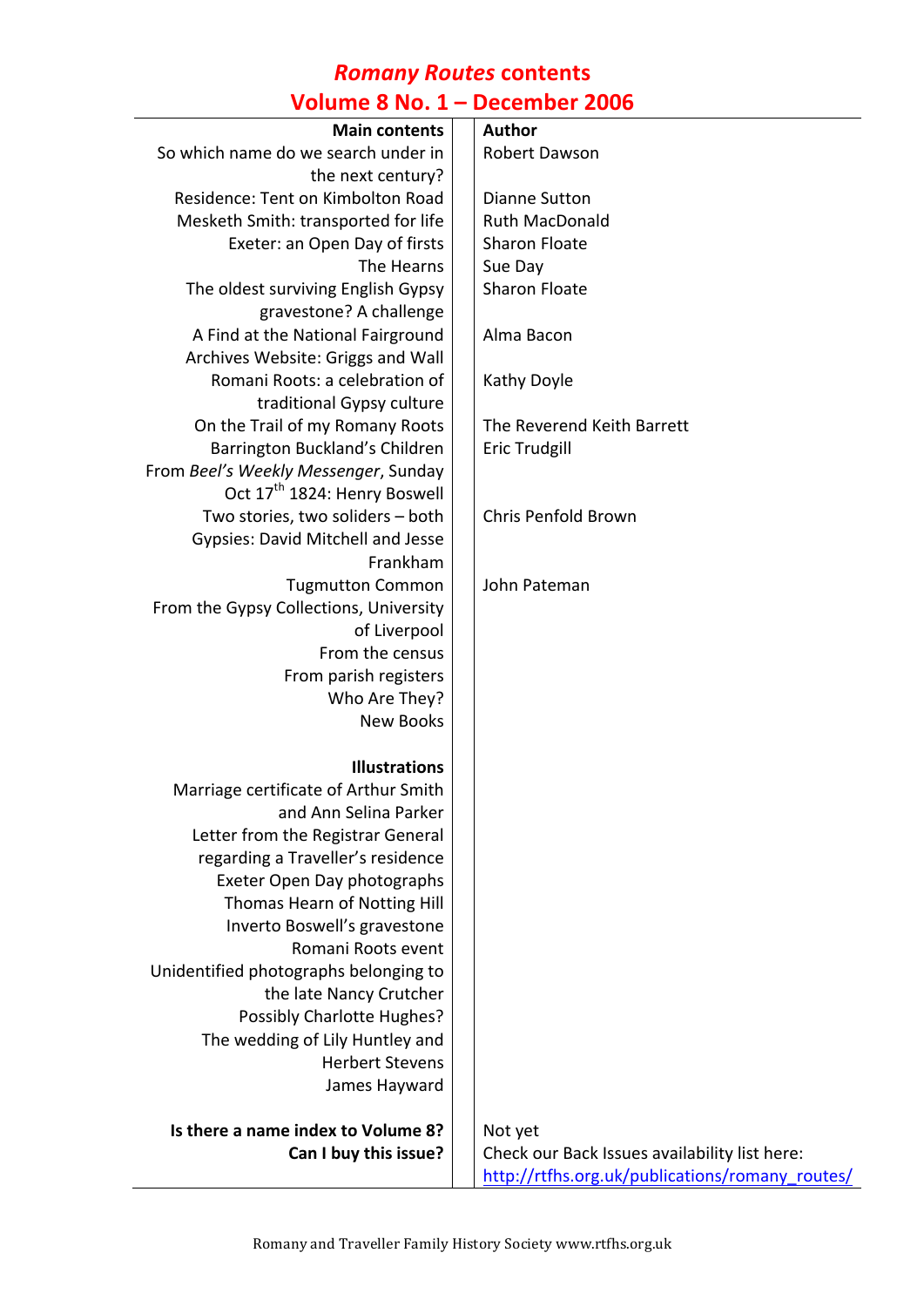# *Romany Routes* **contents**

#### **Volume 8 No. 2 – March 2007**

| <b>Main contents</b>                    | <b>Author</b>                                   |
|-----------------------------------------|-------------------------------------------------|
| <b>More Woad Parishes</b>               | Robert Dawson                                   |
| Esmeralda Lock                          | Anne Ford                                       |
| The Turner and Upton Families           | Susan Lodge                                     |
| Rhoda Hughes the Gypsy 'Queen'          | Alma Bacon                                      |
| Kentish Lees in 1910                    | <b>Robert Dawson</b>                            |
| Manuel Buckland's Children              | <b>Eric Trudgill</b>                            |
| The origins of the enigmatic Finneys    | Robert Dawson                                   |
| Soldier of Cornwall: the Life and Death | <b>B. Cory Kilvert Junior</b>                   |
| of Private Arthur Small                 |                                                 |
| From the Gypsy Collections, University  |                                                 |
| of Liverpool                            |                                                 |
| John Pateman Looks at Books             |                                                 |
| Web Window                              |                                                 |
| From parish registers                   |                                                 |
| Around the Fire: Frank Hughes and the   | Colin Jones                                     |
| Gamekeeper                              |                                                 |
| <b>New Books</b>                        |                                                 |
| Sources You Might Not Have Tried Yet:   | Janet Keet-Black                                |
| <b>School Records</b>                   |                                                 |
| From the archives: Heavenly Bottom      | The late Godfrey Webb                           |
|                                         |                                                 |
| <b>Illustrations</b>                    |                                                 |
| Esmeralda Lock                          |                                                 |
| James 'Toodley' Lee                     |                                                 |
| Thomas William Lee, Lenda Smith         |                                                 |
| A Finney Grave at Chester               |                                                 |
| Bunching 'dikers' in the New Forest,    |                                                 |
| early 1900s                             |                                                 |
| French family at Gillingham             |                                                 |
| Sam Small                               |                                                 |
| <b>Arthur Small</b>                     |                                                 |
| <b>Robert Small Senior</b>              |                                                 |
| Is there a name index to Volume 8?      | Not yet                                         |
| Can I buy this issue?                   | Check our Back Issues availability list here:   |
|                                         | http://rtfhs.org.uk/publications/romany_routes/ |
|                                         |                                                 |

# *Romany Routes* **contents Volume 8 No. 3 – June 2007**

| <b>Main contents</b>                   | <b>Author</b>              |
|----------------------------------------|----------------------------|
| Where on earth did all the Gypsies go? | lan Patterson              |
| The 'Tinker' Clearances                | Robert Dawson              |
| Willett Family Life: Bootlaces         | Les Gustar                 |
| An Exciting Discovery                  | The Reverend Keith Barrett |
| An Emotional Journey                   | Leigh Keen                 |
| Tommy Boswell 1838-1910                | Anne-Marie Ford            |
| No Gorgios                             | Anne-Marie Ford            |

Romany and Traveller Family History Society www.rtfhs.org.uk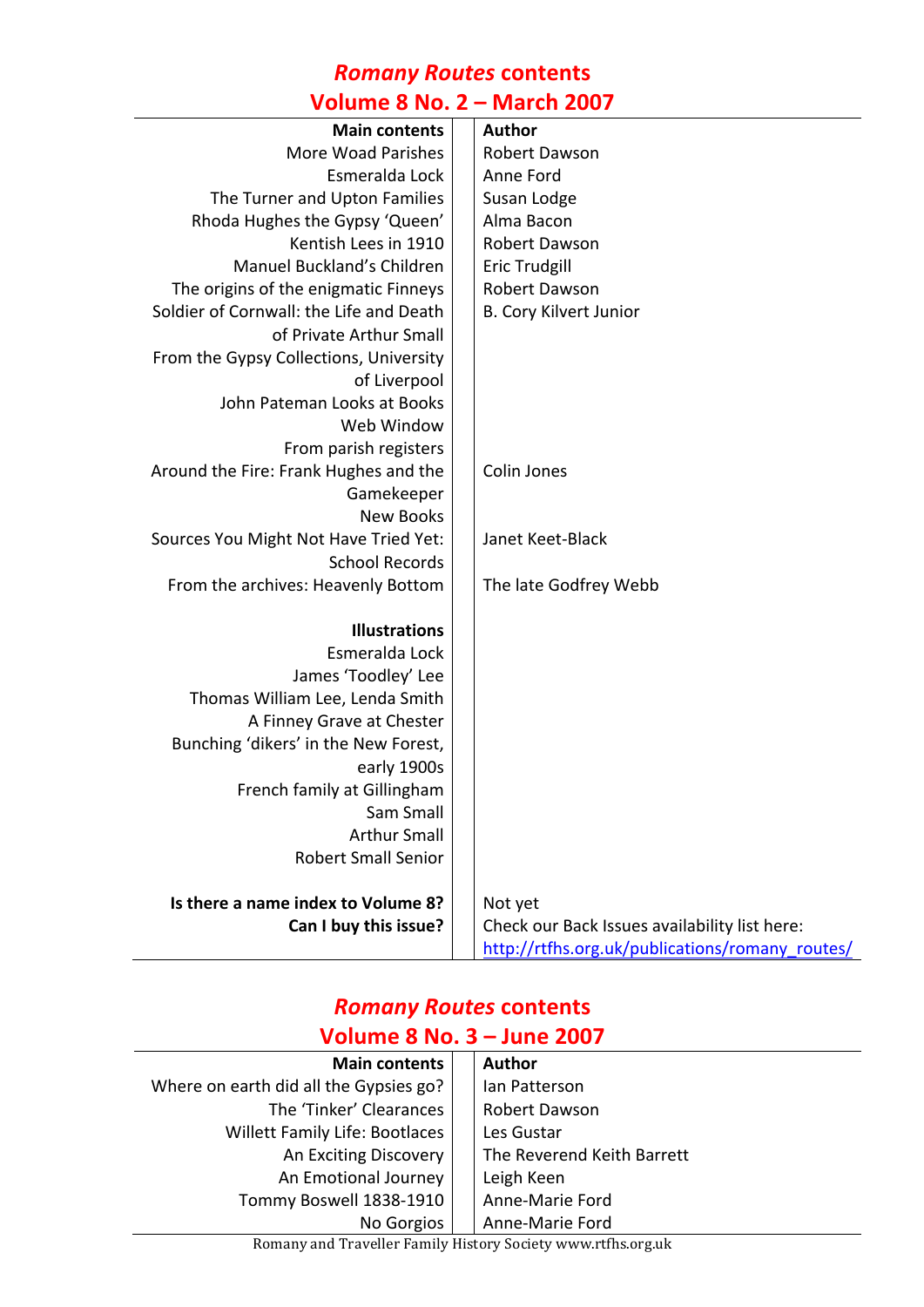| Mills and Haywood (and variations): a            | Vivienne Halton                                 |
|--------------------------------------------------|-------------------------------------------------|
| sad postscript                                   |                                                 |
| Tales from across the seas                       | <b>Ruth MacDonald</b>                           |
| Jimmy Scott                                      |                                                 |
| So which Draper family?                          | <b>Dianne Sutton</b>                            |
| Blundering about in the 18 <sup>th</sup> Century | <b>Eric Trudgill</b>                            |
| Corke's Meadow: Pateman family                   | John Pateman                                    |
| From the census                                  |                                                 |
| From the archives: Let's Rocker                  | The late Henry Smith                            |
| Romany Interests                                 |                                                 |
| From parish registers                            |                                                 |
| From the Gypsy Collections, University           |                                                 |
| of Liverpool                                     |                                                 |
| Web Window                                       |                                                 |
| <b>New Books</b>                                 |                                                 |
|                                                  |                                                 |
| <b>Illustrations</b>                             |                                                 |
| New Forest Traveller Woman                       |                                                 |
| <b>Scottish Travellers</b>                       |                                                 |
| Jean Matthews nee Hope, Robert                   |                                                 |
| Matthews, Virginia Porter                        |                                                 |
| Jimmy Scott, Ellen Scott nee Wells,              |                                                 |
| <b>Henry Scott</b>                               |                                                 |
| Patience Cooper nee Doe with family              |                                                 |
| and other Travellers                             |                                                 |
| <b>Bob and Queenie Cooper</b>                    |                                                 |
|                                                  |                                                 |
| Is there a name index to Volume 8?               | Not yet                                         |
| Can I buy this issue?                            | Check our Back Issues availability list here:   |
|                                                  | http://rtfhs.org.uk/publications/romany_routes/ |

### *Romany Routes* **contents Volume 8 No. 4 - September 2007**

| <b>Main contents</b>                     | <b>Author</b>              |
|------------------------------------------|----------------------------|
| Still Gypsy                              |                            |
| Circumstantial Genealogy 3: My Smith     | Anne-Marie Ford            |
| Ancestors                                |                            |
| Willett Family Life: Preparation and Use | Les Gustar                 |
| of Rabbits' Brains                       |                            |
| Ambrose Gray 1893-1978                   | Jane Brown                 |
| A Link with Royalty! The Burton family   | Norman Burton              |
| 'Born on the Straw': DVD review          | The Reverend Keith Barrett |
| Illegitimacy, Gypsies and Travellers     | Jain Wells                 |
| Direct Descendants of John Wells:        |                            |
| family tree                              |                            |
| Down by the Riverside: the Brazil        |                            |
| Family: new CD                           |                            |
| Travellers on the 1851 Census            | <b>Beverley Walker</b>     |
| Theophilus Scarrott, earthenware         | <b>Glyn Hatherall</b>      |
| dealer                                   |                            |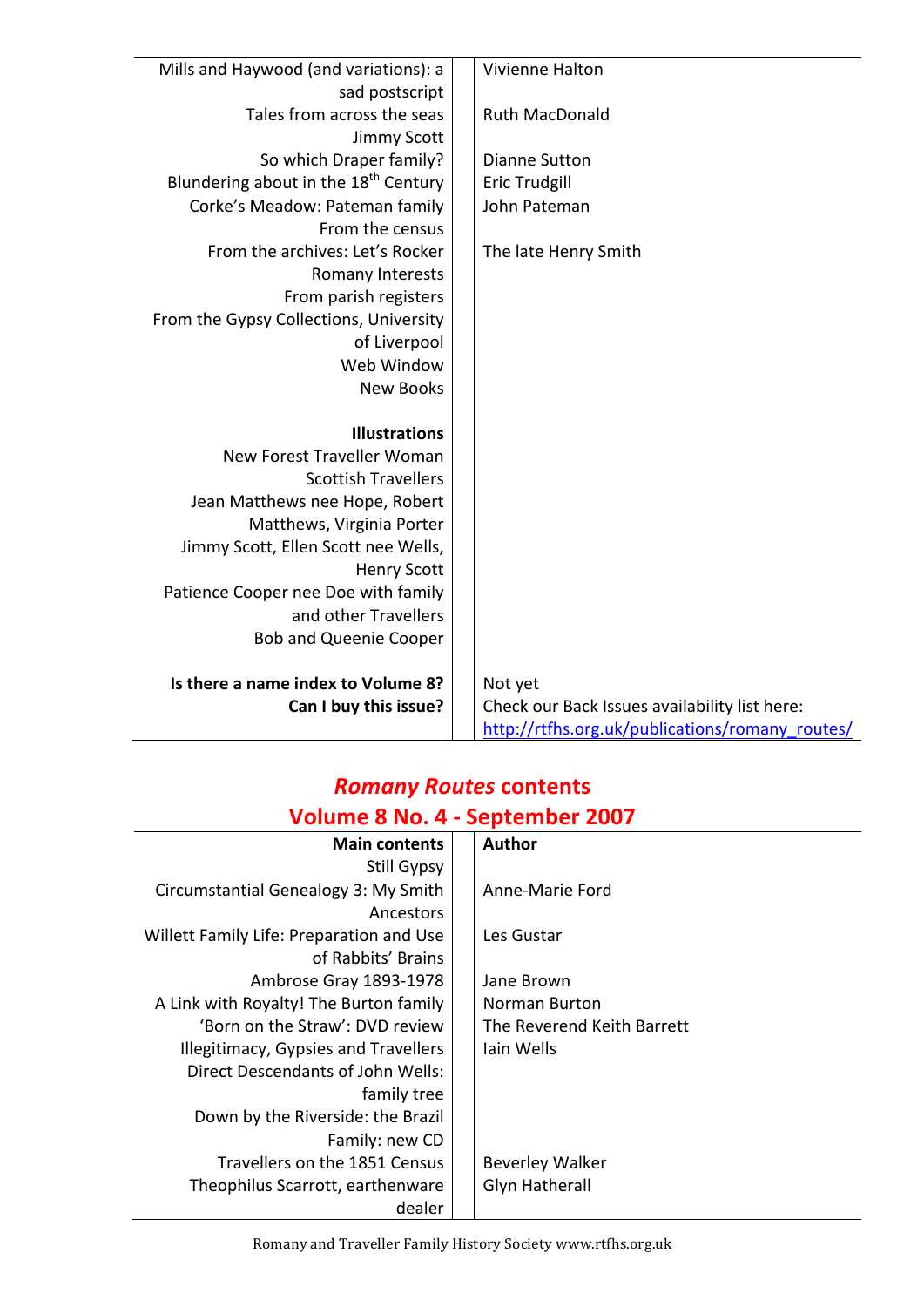| Cinderella Small                      | Ian Orchard                                     |
|---------------------------------------|-------------------------------------------------|
| Mary Ann Pateman (1840-1844)          | John Pateman                                    |
| <b>Obituary of Charles Ayres</b>      | Alma Bacon                                      |
|                                       |                                                 |
| Consanguinity                         | Jennie Pittam                                   |
| Tales from across the seas            | <b>Ruth MacDonald</b>                           |
| The Welsh Romany Joneses: A Voyage    | Michael Wayne Jones                             |
| of Discovery, Part 1                  |                                                 |
| Society Day 2007 - Epping, Essex      | Jennifer Holman                                 |
| President's Address                   | <b>Bob Dawson</b>                               |
| <b>AGM Minutes and Reports</b>        |                                                 |
| From the census                       |                                                 |
| Around the Fire: Buff Lane            | Joan Sharpe                                     |
| <b>New Books</b>                      |                                                 |
| From parish registers                 |                                                 |
| Web Window                            |                                                 |
|                                       |                                                 |
| <b>Illustrations</b>                  |                                                 |
| Dave Arthur                           |                                                 |
| Betty Davy daughter of Ambrose Gray   |                                                 |
| Ambrose Gray and Betty                |                                                 |
| Ambrose Gray with sons Ambrose,       |                                                 |
| Joseph, Victor, Ernest and Ronald     |                                                 |
| Unidentified couple                   |                                                 |
| Ainlee Ryalla Duffy                   |                                                 |
| Victor Wells and family               |                                                 |
| Theophilus Scarrott and Temperance    |                                                 |
| nee Smith                             |                                                 |
| Marriage of Arthur Mould to           |                                                 |
| <b>Emily/Milly Scarrott</b>           |                                                 |
| Meshach, Ada, Mesella/Mizella,        |                                                 |
| Emily/Milly and Theophilus Scarrott,  |                                                 |
| Henry Pagington                       |                                                 |
| Charlie Jones                         |                                                 |
| Albert Jones (1901-1977), Wayne Jones |                                                 |
| Is there a name index to Volume 8?    | Not yet                                         |
| Can I buy this issue?                 | Check our Back Issues availability list here:   |
|                                       | http://rtfhs.org.uk/publications/romany_routes/ |

# *Romany Routes* **contents Volume 8 No. 5 – December 2007**

| <b>Main contents</b>                             | <b>Author</b>       |
|--------------------------------------------------|---------------------|
| Walter Pateman and the Thiepval                  | John Pateman        |
| Monument                                         |                     |
| Blundering about in the 19 <sup>th</sup> Century | Eric Trudgill       |
| Carnation and Bessie (Penfold)                   | Chris Penfold Brown |
| Proud to be Romany!                              | Alma Bacon          |
| The Power of Pictures                            | Kathy Doyle         |
| The Welsh Romany Joneses: A Journey              | Michael Wayne Jones |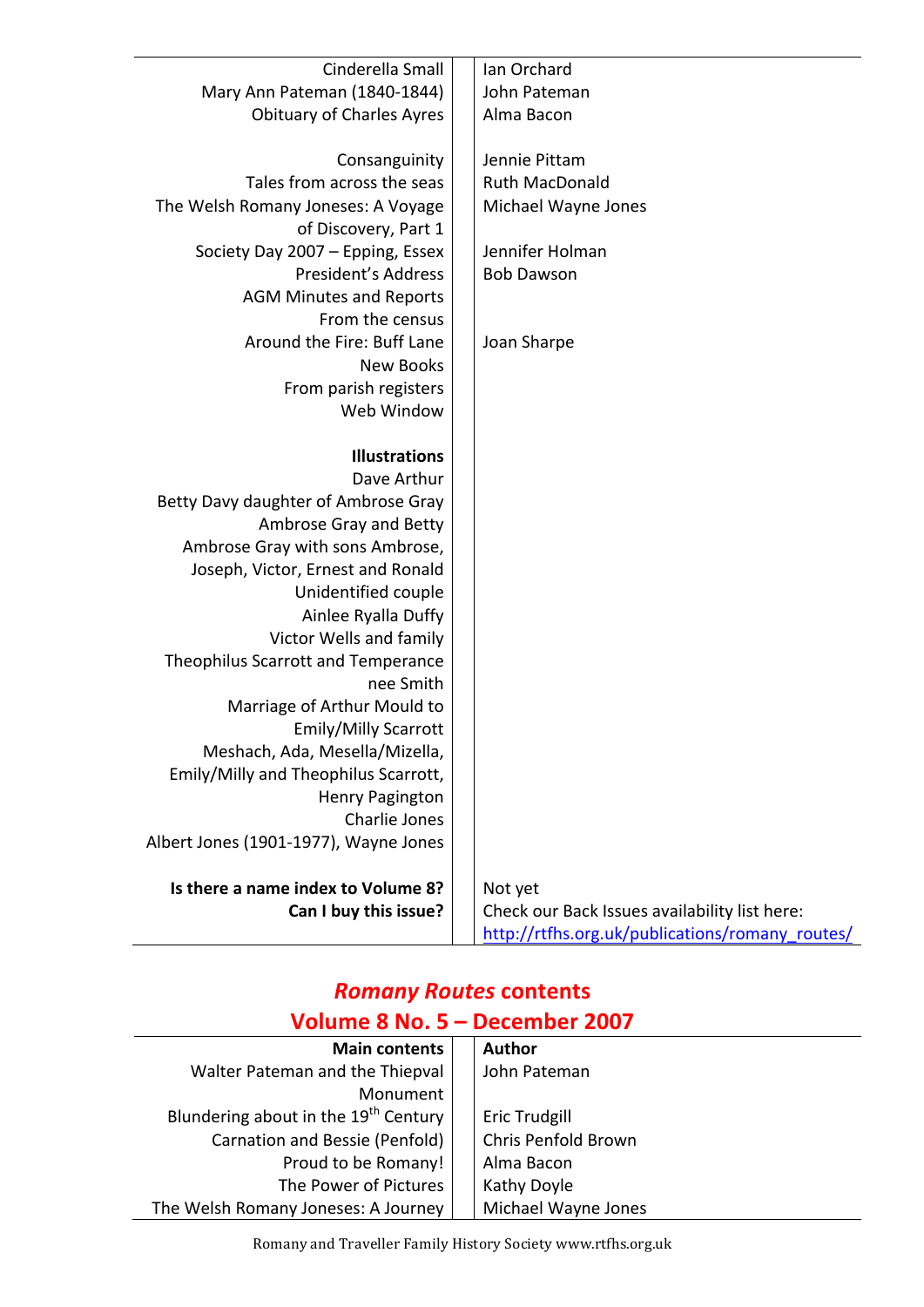| of Discovery, Part 2                   |                                                 |
|----------------------------------------|-------------------------------------------------|
| Old Mariah (wife of John Loveridge)    | Albert Buckley                                  |
| <b>Christmas Trees</b>                 |                                                 |
| Convicts sent to Australia             | Ann Epton                                       |
| Miller and Williams: the Battersea     | Annette Chivrall                                |
| Connection?                            |                                                 |
| A Previous and Available Source -      | <b>Eric Trudgill</b>                            |
| Hearn and Leatherland families         |                                                 |
| Freddie Taylor                         | Jean Taylor                                     |
| Cinders - was she a Smith, Hope or     | Janet Burgess                                   |
| Lee?                                   |                                                 |
| Ambrose Gray: from horses to scrap     | Ann Epton                                       |
| <b>Funeral of Sam Ayres</b>            | <b>Kerry Hawkins</b>                            |
| A Tale of Two Bottoms                  | John Pateman                                    |
| Definitely a Hearn!                    | Jane Wardale                                    |
| <b>Willett Family Life: Hedgehog</b>   | Les Gustar                                      |
| From the census                        |                                                 |
| From the Gypsy Collections, University |                                                 |
| of Liverpool                           |                                                 |
| <b>New Books</b>                       |                                                 |
| Web Window                             |                                                 |
| From parish registers                  |                                                 |
| Who Are They?                          |                                                 |
|                                        |                                                 |
| <b>Illustrations</b>                   |                                                 |
| Birthplace of Henry Keet               |                                                 |
| <b>Walter Pateman</b>                  |                                                 |
| Carnation Penfold nee Richards, Bessie |                                                 |
| Penfold                                |                                                 |
| Scenes from Singleton                  |                                                 |
| Mary Lammas nee Penfold                |                                                 |
| Francis Sheen, Sally Barney            |                                                 |
| Mariah Loveridge                       |                                                 |
| <b>Hannah and Maria Giles</b>          |                                                 |
| Noah Thomas Lee                        |                                                 |
| Sarah Ann Miller, Anne Jenner, Leonard |                                                 |
| Williams, Henry Williams               |                                                 |
| Miller family with Trainet Lane        |                                                 |
| Freddie and Ambrose Taylor             |                                                 |
| Ambrose Gray with children             |                                                 |
| Cyril Hearn or Wardale, son of Israel  |                                                 |
| Hearn and Clara Hayward                |                                                 |
| Unidentified group                     |                                                 |
| Is there a name index to Volume 8?     | Not yet                                         |
| Can I buy this issue?                  | Check our Back Issues availability list here:   |
|                                        | http://rtfhs.org.uk/publications/romany_routes/ |
|                                        |                                                 |

# *Romany Routes* **contents Volume 8 No. 6 – March 2008**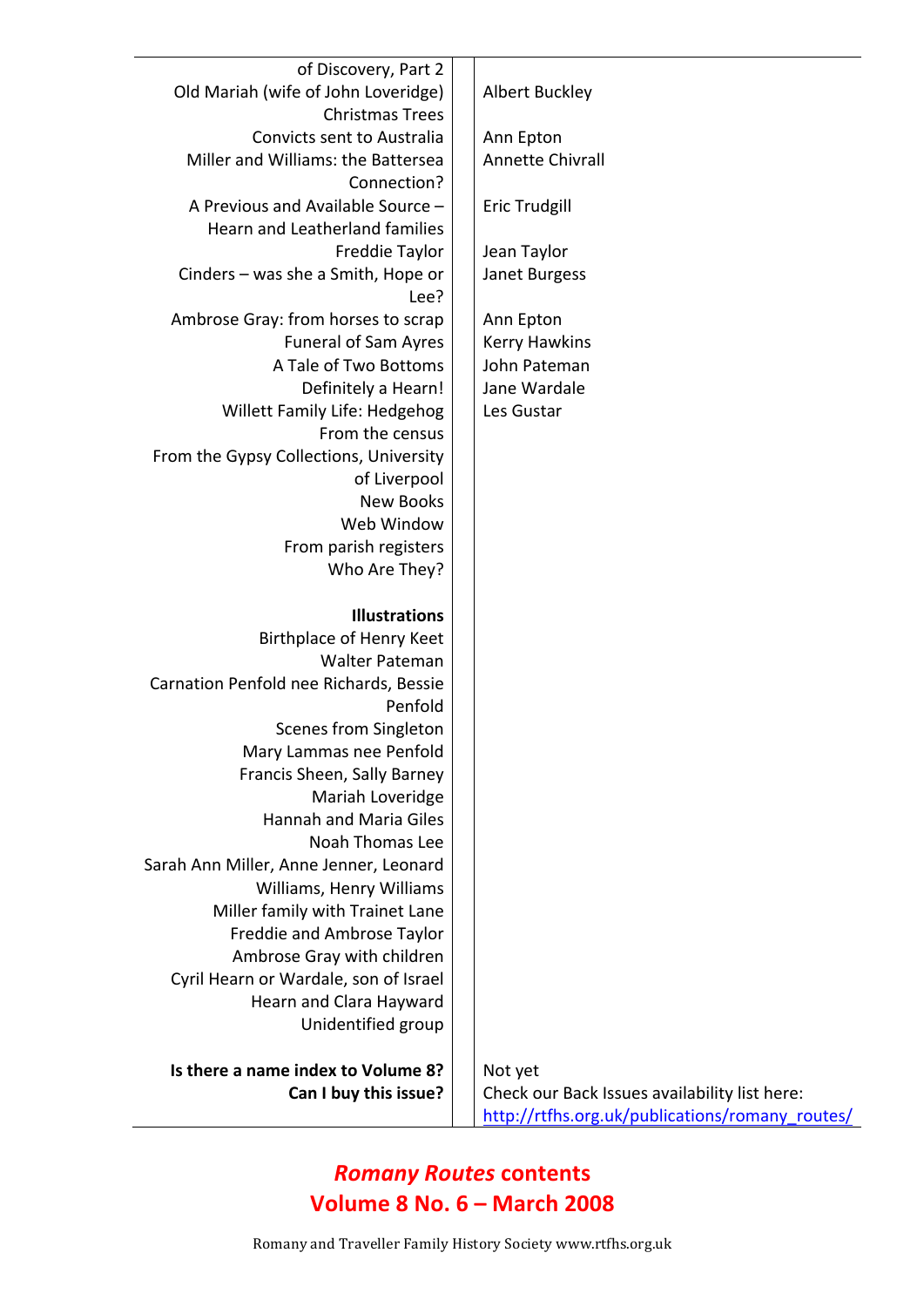| <b>Main contents</b>                                            | <b>Author</b>                          |
|-----------------------------------------------------------------|----------------------------------------|
| A Few Tips for Beginners: the Secret                            | Anne Ford                              |
| Life of Names                                                   |                                        |
| Don't Leave It Too Late! Taylor family                          | <b>Tracy Bristow</b>                   |
| 'Gipsy Women at Yetholm'                                        | Robert Dawson                          |
| Where were the Griggses?                                        | Alma Bacon (nee Griggs)                |
| 'Ainlee Ryalla: Looking Back': A Review                         | The Reverend Keith Barrett             |
| A Major New Source on the WWW: The<br>Guardian and The Observer | Keith Chandler                         |
|                                                                 |                                        |
| newspapers<br>The Welsh Romany Joneses: A Journey               | Michael Wayne Jones                    |
| of Discovery, Part 3                                            |                                        |
| Nehemiah Smith's Children                                       | Eric Trudgill                          |
| Umbrella makers of Thornton Heath                               | Trainette Hall (nee Carey)             |
| Amberline Griggs 1893-1990                                      | Alma Bacon                             |
| From Viking Long Boat to Gypsy                                  | Stephen Doe                            |
| Caravan, Part 1                                                 |                                        |
| Take Care When Researching!                                     | Laurie Taylor                          |
| <b>Frank Cuttriss</b>                                           | Janet Keet-Black                       |
| My Gypsy Family: Buckley/Lee/Smith                              | Sandra Smith                           |
| Family History: A Short Story!                                  | Margaret Alice Paterson (nee Anscombe) |
| <b>Photo Gallery</b>                                            |                                        |
| <b>New Books</b>                                                |                                        |
| From parish registers                                           |                                        |
| Willett Family Life: cigarettes are not                         | Les Gustar                             |
| just for smoking                                                |                                        |
| Web Window                                                      |                                        |
|                                                                 |                                        |
| <b>Illustrations</b>                                            |                                        |
| The grave of Thomas and Henrietta                               |                                        |
| Taylor                                                          |                                        |
| Henrietta and Thomas Taylor                                     |                                        |
| Gipsy Women at Yetholm                                          |                                        |
| Nelson Birch                                                    |                                        |
| Vashti Birch                                                    |                                        |
| Polly, Trainette, Rosie and Emily                               |                                        |
| Penfold                                                         |                                        |
| <b>Emily Penfold</b>                                            |                                        |
| <b>Amberline Griggs</b>                                         |                                        |
| Elizabeth (Didds) Taylor, Charles                               |                                        |
| Frederick Taylor,<br>Henrietta Taylor nee Giles                 |                                        |
| Ada Jaggs (nee Taylor), John Jaggs                              |                                        |
| Angelina, Elizabeth and Charles                                 |                                        |
| Frederick Taylor, Lily (wife of Charles                         |                                        |
| Frederick Taylor)                                               |                                        |
| Possibly Rhoda Elizabeth Wells and                              |                                        |
| <b>Francis Robert Hinkins</b>                                   |                                        |
| James Methusalah Lee's monument                                 |                                        |
|                                                                 |                                        |
| Is there a name index to Volume 8?                              | Not yet                                |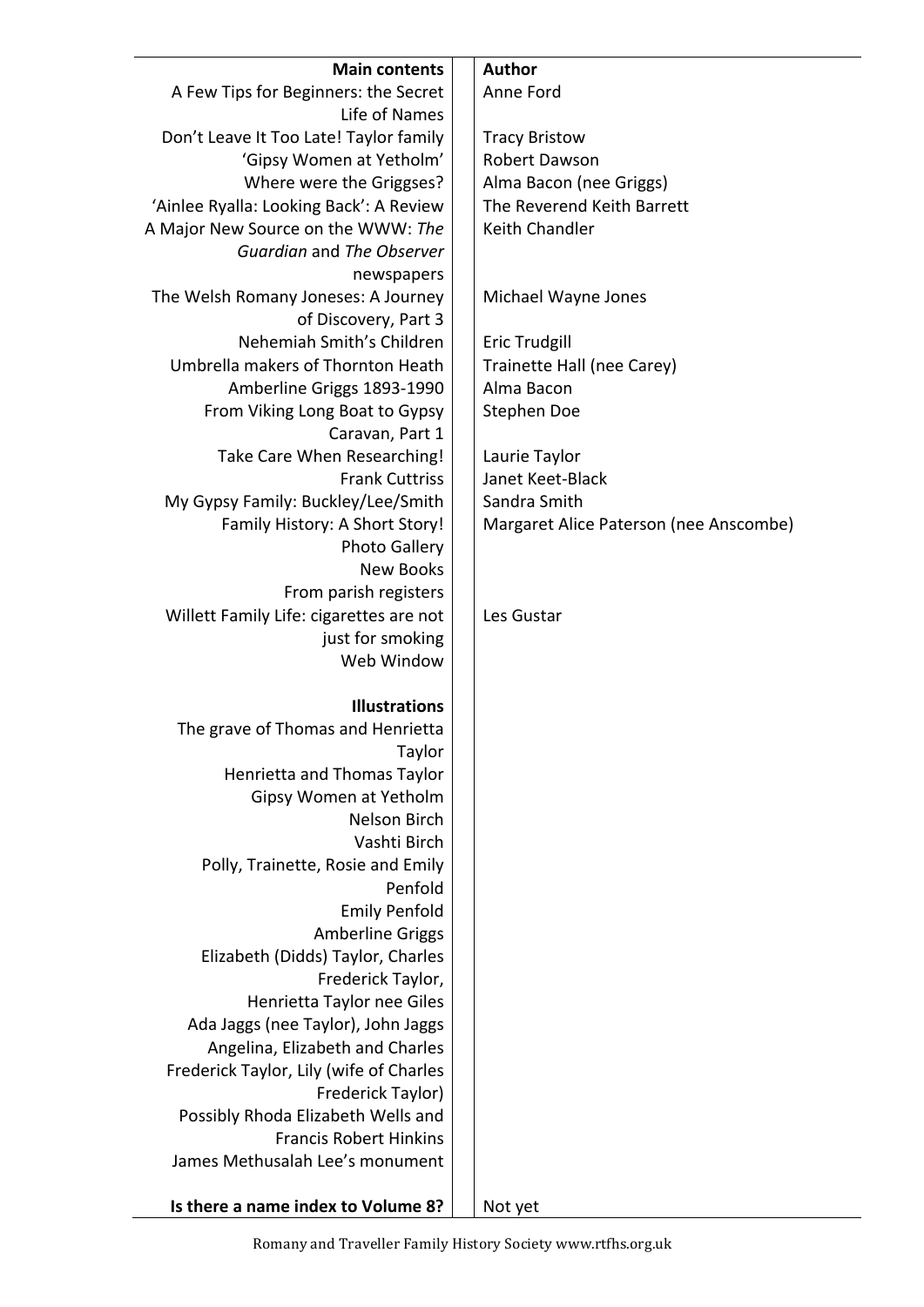# *Romany Routes* **contents Volume 8 No. 7 – June 2008**

| <b>Main contents</b>                   | <b>Author</b>                                                                                    |
|----------------------------------------|--------------------------------------------------------------------------------------------------|
| The Welsh Romany Joneses: A Journey    | Michael Wayne Jones                                                                              |
| of Discovery, Part 4                   |                                                                                                  |
| Crossing the Pond                      | Sue Day                                                                                          |
| <b>Scamps in My Pocket</b>             | Michael Wilson                                                                                   |
| My Grandmother Emma (Loveridge)        | Albert Buckley                                                                                   |
| Ronnie and Tex Taylor                  | Cathay Birch                                                                                     |
| Nathan and Doris Lavinia Shaw          | Tom Hayter                                                                                       |
| Wisdom Smith's Children                | Eric Trudgill                                                                                    |
| Archive News: Gipsy Horses 'held up'   | From Sue Pearce                                                                                  |
| John Budd (Jack) Gray                  | Anne Epton                                                                                       |
| William Smith and Milly Doe            | Norah Smith                                                                                      |
| Romany DNA Project                     |                                                                                                  |
| Extracts from Flora Thompson's Peverel | Alma Bacon                                                                                       |
| Papers                                 |                                                                                                  |
| The Terrible End of Old Ted Buckland   | Anne Ford                                                                                        |
| From parish registers                  |                                                                                                  |
| Willett Family Life: Needles and Cork  | Les Gustar                                                                                       |
| Web Window                             |                                                                                                  |
| Who Are They?                          |                                                                                                  |
| From the census                        |                                                                                                  |
|                                        |                                                                                                  |
| <b>Illustrations</b>                   |                                                                                                  |
| Christ Church, Cwmamman                |                                                                                                  |
| St Lleurwig's Church, Hirwaun          |                                                                                                  |
| St Michael's Church, Llanfihangel-Y-   |                                                                                                  |
| Pennant                                |                                                                                                  |
| Plato Buckley - The Gypsy King         |                                                                                                  |
| Elushie Cooper and Julia Ripley        |                                                                                                  |
| Allum Family - Little Fred, Emma,      |                                                                                                  |
| Phoebe and Fred                        |                                                                                                  |
|                                        |                                                                                                  |
|                                        |                                                                                                  |
| Gypsy Joe Taylor                       |                                                                                                  |
| Jack Taylor                            |                                                                                                  |
| Doris Lavinia Humphreys and Nathan     |                                                                                                  |
| Shaw                                   |                                                                                                  |
| Unknown group                          |                                                                                                  |
| William Israel Gray                    |                                                                                                  |
| William Smith and Milly Doe            |                                                                                                  |
| <b>New Forest Traveller</b>            |                                                                                                  |
| Unknown group                          |                                                                                                  |
|                                        |                                                                                                  |
| Is there a name index to Volume 8?     | Not yet                                                                                          |
| Can I buy this issue?                  | Check our Back Issues availability list here:<br>http://rtfhs.org.uk/publications/romany_routes/ |